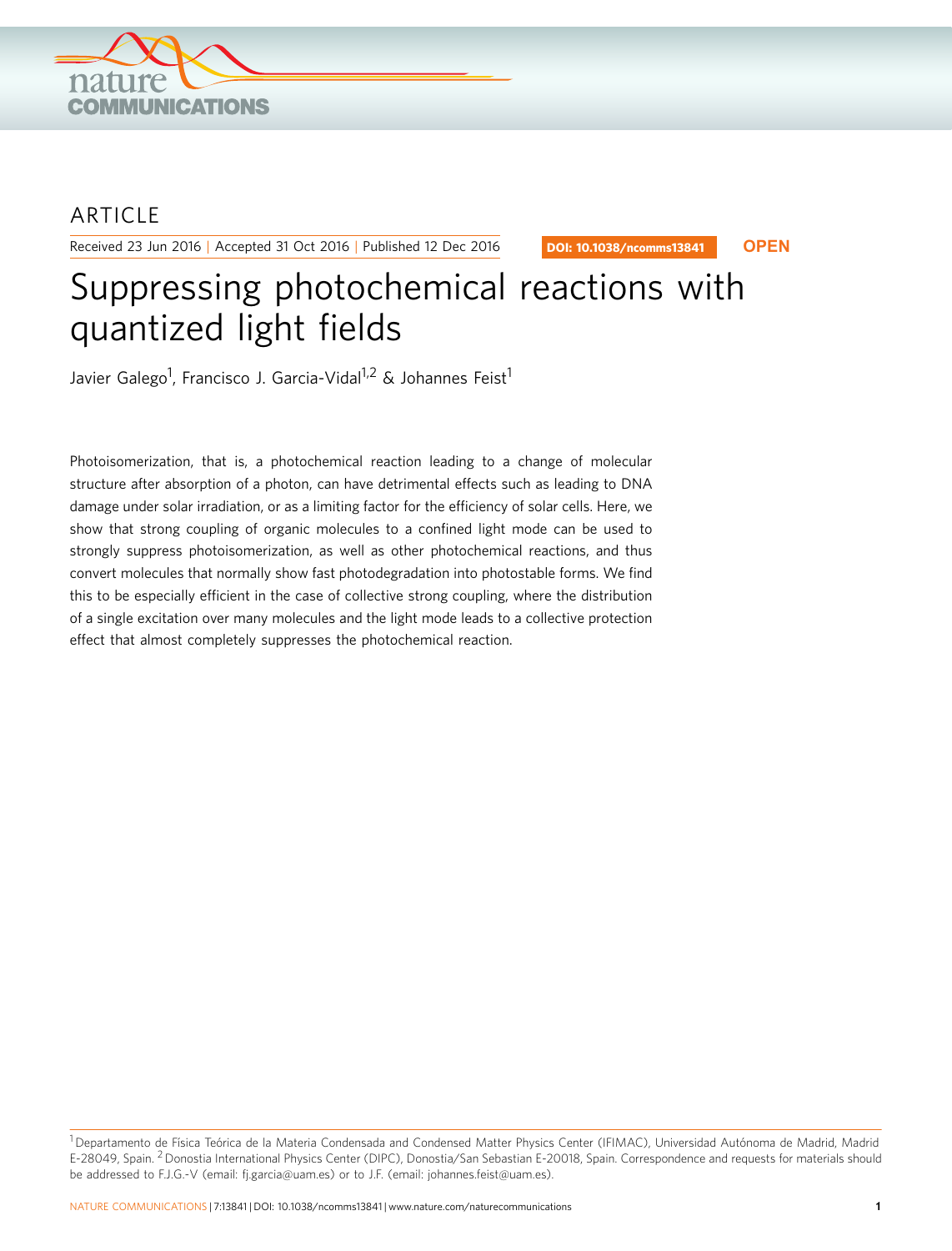hotoisomerization is one of the most fundamental photochemical processes. It can perform desirable functionality, for example, as the primary photochemical event in human vision, where it stores electronic energy in the molecular structure<sup>[1,2](#page-4-0)</sup>, or for possible applications in solar energy storage<sup>3</sup> and as memories, switches and actuators<sup>[4,5](#page-4-0)</sup>; but it can also have detrimental effects, for example as an important damage pathway under solar irradiation of  $DNA<sup>6,7</sup>$ , or as a limiting factor for the efficiency of organic solar cells $8$ . While photoisomerization can be avoided by shielding the system from light, this is of course not a viable pathway for approaches that rely on the interaction with external light (such as solar cells or solar energy storage). For these applications, it would therefore be desirable to control or suppress photochemical reactions while still allowing or even enhancing the interaction with external light. As we show below, this could be achieved by exploiting strong coupling with confined light modes.

Strong coupling occurs when the coherent energy exchange between molecules and a light mode becomes faster than the decoherence processes in the system<sup>9,10</sup>. This creates paradigmatic hybrid quantum systems with eigenstates that have mixed light-matter character (so-called polaritons). Organic materials provide particularly large dipole moments and high molecular densities, making them ideal systems to reach the strong coupling regime<sup>11,12</sup>. By exploiting the strong field localization in plasmonic nanocavities, even single-molecule strong coupling has recently been achieved<sup>13</sup>. In addition to demonstrating strong coupling, pioneering experiments have shown modifications of material properties under strong coupling<sup>[14](#page-4-0)–17</sup>. In particular, Hutchison et al.<sup>14</sup> showed that the rate of a photochemical reaction (photoisomerization from spiropyran to merocyanine) can be modified. At the same time, most theoretical descriptions of strong coupling are based on two-level systems, which cannot address such effects in molecules with many nuclear (that is, rovibrational) degrees of freedom. First theoretical treatments of the influence of strong coupling on internal degrees of freedom have only appeared recently<sup>18-22</sup>.

We here demonstrate that a wide class of photochemical reactions can be strongly suppressed under strong coupling. In this regime, the hybrid light-matter potential energy surfaces (PES) of the molecules develop new minima in which the excitedstate wavepackets are trapped after excitation. Furthermore, we show that this effect is more pronounced when many molecules are coupled to the light mode due to a 'collective protection' effect. Our results imply that even very fragile molecules could be stabilized by simply putting them close to a nanophotonic structure.

### Results

Single-molecule strong coupling. We treat a general molecular model that can represent a variety of commonly studied photoisomerization reactions, such as cis-trans isomerization of stilbene, azobenzene or  $rhodopsin<sup>2,23,24</sup>$  $rhodopsin<sup>2,23,24</sup>$  $rhodopsin<sup>2,23,24</sup>$  (corresponding to rotation around a  $C = C$  or  $N = N$  double bond, as sketched in the inset of Fig. 1), or ring-opening and ring-closing reactions in diarylethenes<sup>[4](#page-4-0)</sup>. The model molecule (see Methods for more detail) describes nuclear motion on ground and excited electronic PES along a single reaction coordinate q, as shown in [Fig. 2a.](#page-2-0) All other degrees of freedom are assumed to be fully relaxed, such that the excited PES represents the minimum-energy reaction path. The ground state PES,  $V_g(q)$  (blue line), possesses minima at  $q = q_0 \approx -1.05$  a.u. and  $q \approx 1$  a.u., corresponding to the stable (for example, trans-) and metastable (for example, cis-) isomers, respectively. They are separated by a barrier with a maximum at  $q \approx 0$  accompanied by an avoided crossing between



Figure 1 | Sketch of an example system. A collection of molecules is coupled to a localized surface plasmon mode in the gap between two nanoparticles. Inset: Sketch of photoisomerization reaction between a trans- and cis-isomer.

the ground and excited state PES,  $V_e(q)$  (orange line). In order to ensure a large quantum yield for photoisomerization in the bare molecule, we choose a very narrow avoided crossing (with energy splitting 39 meV, smaller than the width of the lines in [Fig. 2](#page-2-0)). A wavepacket that encounters the avoided crossing then undergoes an efficient nonadiabatic transition (that is, follows the diabatic surfaces, see Methods), as shown in [Fig. 2d](#page-2-0) using full wavepacket propagation after excitation from the ground to the excited electronic state by an ultrashort laser pulse. For the chosen parameters, the bare model molecule undergoes rapid photoisomerization, with the nuclear wavepacket reaching the second isomer  $(q>0)$  within a few hundred fs.

In contrast, when the system enters strong coupling, photoisomerization in a single molecule is suppressed. To show this, we rely on the theoretical framework we introduced in [ref. 19](#page-4-0), which extends the well-known Born-Oppenheimer approximation with the tools of cavity quantum electrodynamics (QED) by including the light-matter interaction in the 'electronic' Hamiltonian and following nuclear dynamics on hybrid light-matter PES. We include a (single) quantized light mode (which can represent confined light modes in different physical systems, such as microcavity modes or localized surface plasmon resonances as in Fig. 1) with energy term  $\omega_c\hat{a}^\dagger\hat{a}$ . Here,  $\omega_c$  is the quantized mode frequency, and  $\hat{a}^{\dagger}$  and  $\hat{a}$  are the associated bosonic creation and annihilation operators. The light-matter coupling is given by  $\hat{\mu}(q) \cdot \mathbf{E}_{1ph}(\hat{a}^\dagger + \hat{a})$ , where  $\mathbf{E}_{1ph}$  is the electric field amplitude of a single quantized confined photon, and  $\hat{\mu}$  is the (vectorial) molecular dipole operator. Without light-matter coupling, the photonically excited surface describes the motion of a groundstate molecule with an (uncoupled) photon present in the cavity, and is thus simply a copy of the molecular ground state shifted upwards by the photon energy,  $V_c(q) = V_g(q) + \omega_c$  (purple curve in [Fig. 2a\)](#page-2-0). When coupling is turned on, the two singly excited surfaces  $V_c(q)$  and  $V_e(q)$  hybridize, forming 'polaritonic' surfaces with mixed light-matter character, as depicted in [Fig. 2b,c](#page-2-0). The splitting between the polaritonic PES around equilibrium  $(q_0 \approx -1.05 \text{ a.u.})$  is approximately equal to the Rabi frequency  $\Omega_{\rm R}$ =2 $\mu_{\rm eg}(q_0) \cdot E_{\rm 1ph}$ . Importantly, the lower polariton PES develops a deeper and deeper minimum as the coupling is increased. This has two primary reasons: First, the light-matter coupling is most effective when  $V_c(q)$  and  $V_e(q)$  are close, 'pushing down' the lower polariton. At regions of larger detuning, the 'polaritonic' PES are almost identical to the uncoupled ones. Second, the local shape of the polariton PES becomes a mixture of the two uncoupled PES in regions where they hybridize significantly. Since the photonic surface  $V_c(q)$  behaves like the ground-state PES, this additionally supports the formation of a local minimum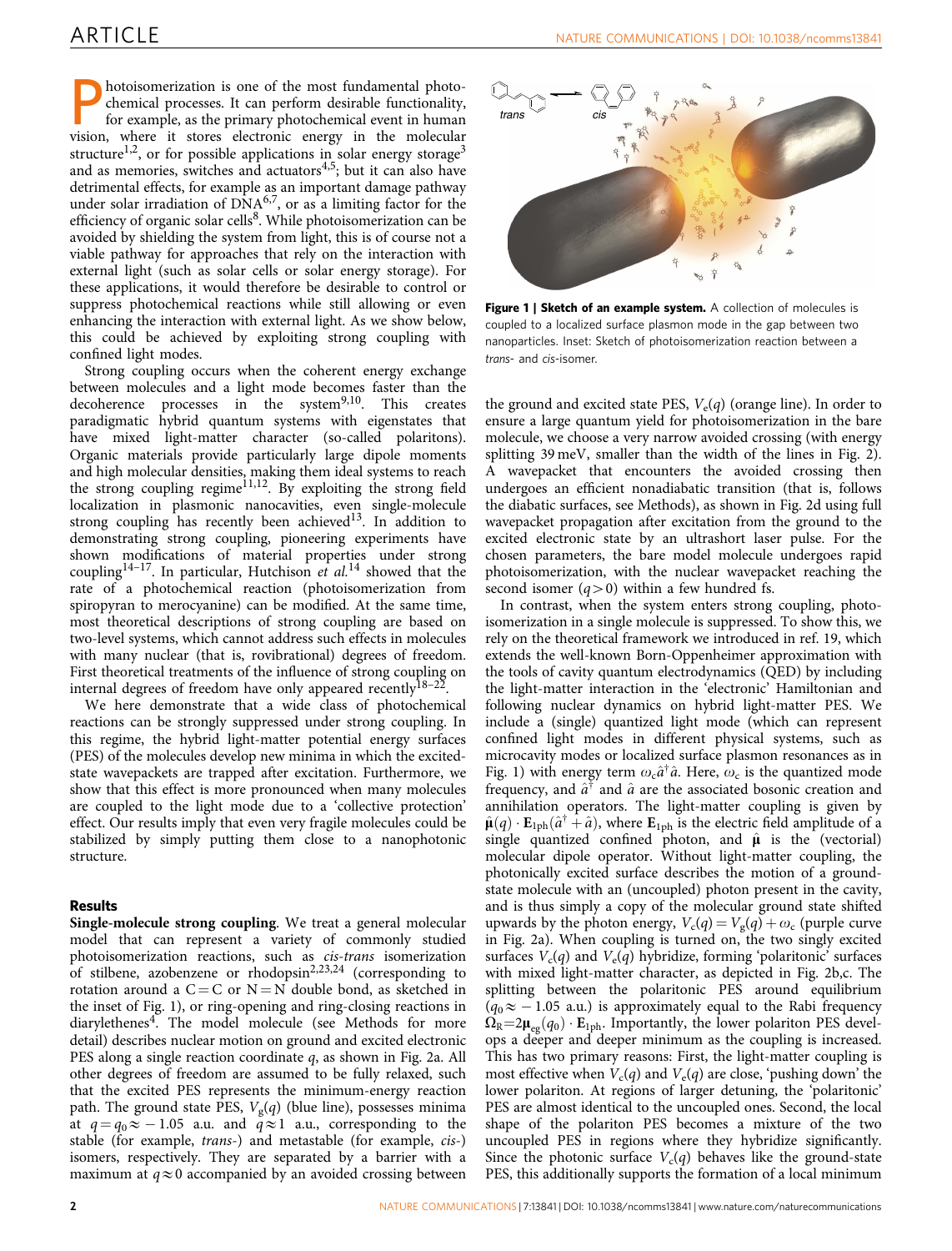<span id="page-2-0"></span>

Figure 2 | Suppression of photoisomerization under strong coupling for a single molecule. (a-c) Ground (blue) and excited (purple-orange colour scale) potential energy surfaces of the model molecule coupled to a quantized light mode ( $\omega_c = 2.65 \text{ eV}$ ), with the light-matter coupling strength  $\Omega_R$  increasing from a-c. The continuous colour scale encodes the nature of the hybridized excited PES. (d-f) Time propagation of the nuclear wavepacket after sudden excitation to the lowest excited PES (= lower polariton for  $\Omega_R > 0$ ), shown separately for the parts in the lower polariton surface (orange) and the ground state surface (blue) reached through the nonadiabatic transition at  $q = 0$ . Contributions in the upper polariton surface are negligible and not shown.

in the polaritonic PES. In combination, this leads to the formation of a reaction barrier against isomerization as the coupling is increased, as seen in Fig. 2b,c. At intermediate coupling, where no barrier is formed yet, the reaction is slowed down, but not suppressed (see Fig. 2b,e). Once the coupling becomes sufficiently large, a barrier appears and the excited wavepacket is trapped in the local minimum, such that isomerization becomes almost completely suppressed (see Fig. 2c,f). The initial wavepacket on the lower polariton surface in our calculations is started by a sudden transition and thus includes all vibrationally excited states that are reachable from the ground state through a dipole transition. If the coherent excited wavepacket is successfully trapped without undergoing ultrafast isomerization (as in Fig. 2c,f), the ultimate fate of the molecule will be determined by two additional effects: On the one hand, the excited wavepacket will thermalize within the excited polariton PES on typical timescales of picoseconds. While the exact values depend on the details of the system, we note that for the model molecule treated here, the barrier height of  $\approx$  65 meV in Fig. 2c is much larger than the thermal energy  $k_B T \approx 26$  meV at room temperature, preventing isomerization. On the other hand, the excited-state wavepacket will simultaneously decay both by radiative and nonradiative processes with timescales typically dominated by the photonic part of the polaritonic PES, ranging from tens of femtoseconds for plasmonic resonances to picoseconds and longer for dielectric structures.

Note that while the upper polariton PES appears even more stable than the lower one in this model, this is an artefact of the restriction to one degree of freedom, with all other degrees of freedom relaxed to their local minimum. This implies that the lower polariton PES indeed corresponds to the lowest-energy excited state, such that the restriction to one coordinate is well-justified. In contrast, the upper polariton surface can possess efficient relaxation pathways to the lower polariton along orthogonal degrees of freedom, and indeed, upper polaritons are known to decay relatively quickly within the excited-state subspace<sup>[25,26](#page-4-0)</sup>.

We have thus shown that strong coupling of a single molecule to a confined light mode can strongly suppress photoisomerization reactions and stabilize the molecule. The recent experimental realization of single-molecule strong coupling proves that this could indeed be a viable pathway towards manipulation of single molecules<sup>[13](#page-4-0)</sup>. At the same time, most experiments achieving strong coupling with organic molecules have exploited collective coupling<sup>27,28</sup>, in which  $N \ge 1$  molecules coherently interact with a single mode, leading to an enhancement of the total Rabi frequency by a factor of  $\sqrt{N}$  [\(ref. 29](#page-5-0)). In this context, it should be noted that since the single-photon electric field strength decreases with the effective mode volume of the EM mode,  $|\mathbf{E}_{1ph}| \propto V^{-1/2}$ , the achievable Rabi splitting  $\Omega_R \propto \sqrt{N/V}$  depends on the molecular density  $\rho \propto N/V$  instead of the absolute number of molecules<sup>[30](#page-5-0)</sup>. This explains why the Rabi splittings achieved in organic systems are within an order of magnitude ( $\approx 0.1$ –1 eV) for EM modes with vastly different mode volumes.

However, it has recently been shown that in contrast to the Rabi splitting, many observables corresponding to 'internal' degrees of freedom of the molecules are only affected by the single-molecule coupling strength and thus not strongly modified under collective strong coupling<sup>[19,20](#page-4-0)</sup>. One could thus expect that the suppression of photoisomerization disappears when  $N$  is sufficiently large. We next show that exactly the opposite is the case, and strong coupling of a large number of molecules to a single mode actually improves the molecular stabilization significantly.

Collective strong coupling. In order to treat collective strong coupling involving N molecules and a single confined light mode, we again restrict ourselves to the zero- and singleexcitation subspace. The molecules now have N total nuclear degrees of freedom, described by the vector  $\mathbf{q} = (q_1, \ldots, q_N)$ , and the PES accordingly become N-dimensional surfaces. For the uncoupled system, these surfaces are the global ground state  $V_G(\mathbf{q}) = \sum_i V_g(q_i)$ , the photonically excited state  $V_{\rm C}(\mathbf{q}) = V_{\rm G}(\mathbf{q}) + \omega_{\rm c}$  and the N molecular excited states  $V_{\rm E}^{(i)}({\bf q})=V_{\rm G}({\bf q})+V_{\rm e}(q_i)$  – The electronic-photonic Hamiltonian in the first excited subspace is then given by

$$
\hat{H}(\mathbf{q}) = \begin{pmatrix}\nV_{\text{C}}(\mathbf{q}) & g(q_1) & g(q_2) & \dots & g(q_N) \\
g(q_1) & V_{\text{E}}^{(1)}(\mathbf{q}) & 0 & \dots & 0 \\
g(q_2) & 0 & V_{\text{E}}^{(2)}(\mathbf{q}) & \dots & 0 \\
\vdots & \vdots & \vdots & \ddots & \vdots \\
g(q_N) & 0 & 0 & \dots & V_{\text{E}}^{(N)}(\mathbf{q})\n\end{pmatrix}, (1)
$$

where  $g(q) = \mu_{eg}(q) \cdot \mathbf{E}_{1ph}$ . Diagonalizing  $H(\mathbf{q})$  gives  $N + 1$ polaritonic surfaces, which describe the collective coupled motion of all molecules. In principle, this could induce, for example, collective transitions in which multiple molecules move in concert. We show in [Fig. 3a](#page-3-0) that this is not the case. Here, we plot the lower-polariton PES (the lowest excited-state surface) as a function of the reaction coordinates of the first two molecules,  $q_1$ and  $q_2$ , while keeping all other molecules fixed to the equilibrium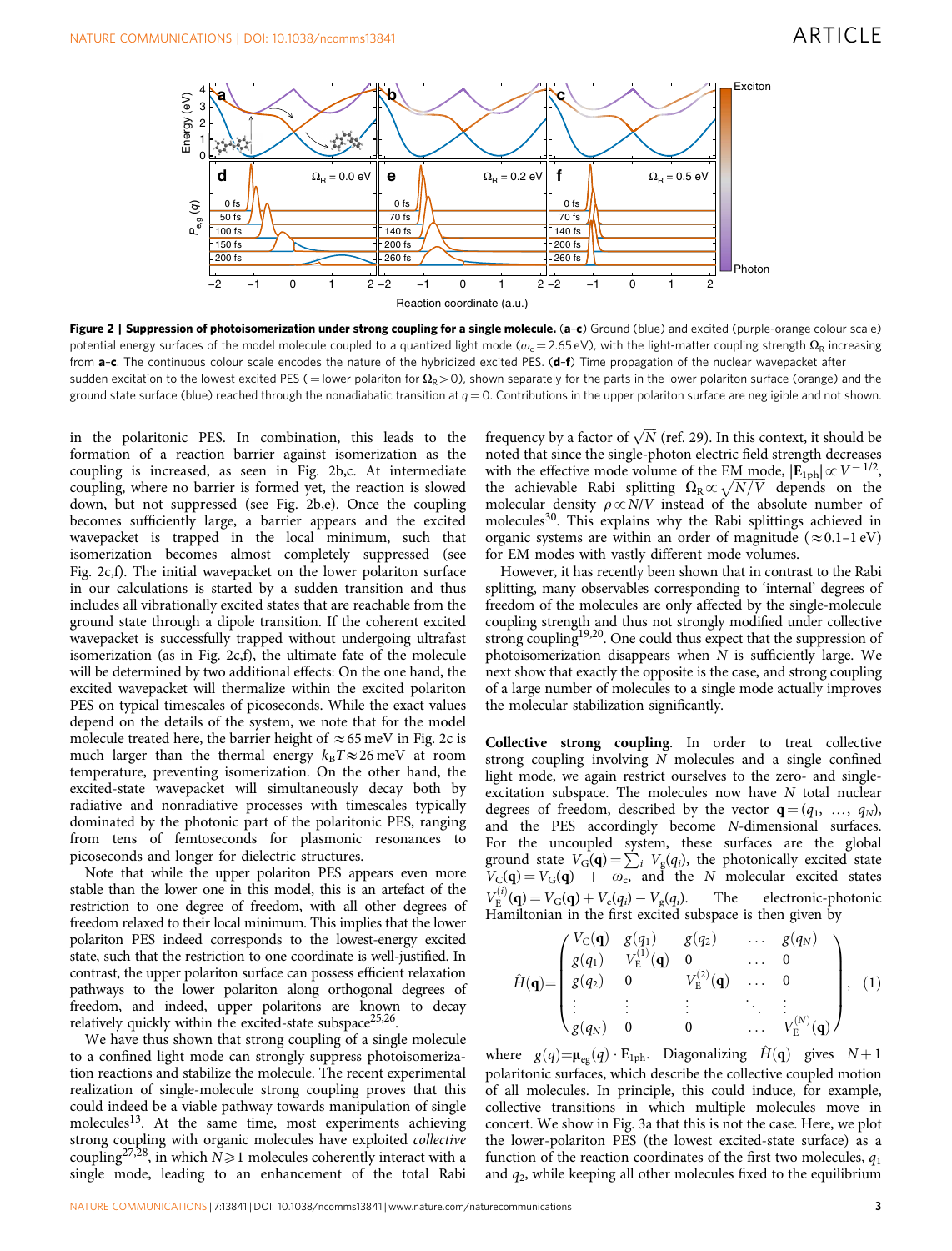<span id="page-3-0"></span>

Figure 3 | Many-molecule potential energy surfaces under strong coupling. (a) Lower polariton PES for  $N = 50$  molecules, under motion of molecules 1 and 2, with all others held in the equilibrium position  $q_0$ . (b-d) All potential energy surfaces under motion of only molecule 1, for no light-matter coupling (b), and under strong coupling for N = 5 (c) and N = 50 (d) molecules. In all panels, the photonic mode frequency is  $\omega_c = 2.65 \text{ eV}$ , while the collective) Rabi frequency is fixed to  $\Omega_c = \sqrt{N} \Omega_R = 0.5$  eV.

position ( $q_i = q_0$  for  $j > 2$ ). The figure clearly shows that the smallest barrier for isomerization starting from the ground-state equilibrium position  $\mathbf{q}_0 = (q_0, \ldots, q_0)$  occurs for motion along only one molecular degree of freedom. This can be understood from the fact that each of the  $N+1$  uncoupled PES that combine to form the lower polariton describe the nuclear motion of N (for  $V_{\text{C}}$ ) or  $N-1$  (for  $V_{\text{E}}^{(i)}$ ) molecules in the ground state. The simultaneous motion of more than one molecule thus necessarily corresponds to motion in the ground-state potential wells, that is, along steep potential barriers. To verify this, we have explicitly checked that the barrier for isomerization rapidly increases with  $n$ for simultaneous motion of *n* molecules  $(q_i = q \text{ for } j \leq n, \text{ and }$  $q_j = q_0$  for  $j > n$ ).

We thus analyse the coupled states under motion of only the first molecule  $q_1$ , fixing all other molecules to the ground-state equilibrium position ( $q_j = q_0$  for  $j > 1$ ). The corresponding PES are shown in Fig. 3b–d. When the light-matter coupling is zero (Fig. 3b), the surface  $V_E^{(1)}(\mathbf{q})$  behaves like  $V_e(q_1)$ , while all other surfaces (corresponding to photonic excitation, or excitation of a 'stationary' molecule  $j>1$ ) appear like copies of the ground-state PES  $V_g(q_1)$  shifted in energy.

The strongly coupled PES for varying numbers of molecules are shown in Fig. 3c,d. We keep the total Rabi frequency constant (corresponding to a scaling of the single-photon field strength with  $N^{-1/2}$ ). Close to equilibrium  $(q_1 \approx q_0)$ , the  $N+1$  surfaces can be clearly classified into a lower and upper polariton PES (light grey), which show significant hybridization with the photonic mode, as well as  $N-1$  'dark' surfaces (orange) that are almost purely excitonic<sup>19</sup>.

As the number of molecules is increased, the local minimum of the lower-polariton PES (the lowest light grey PES) close to the equilibrium position  $q_0$  becomes more and more reminiscent of the pure ground-state PES, making the potential energy barrier to photoisomerization higher and higher. For the cases studied here, the barrier height reaches  $\approx$  117 meV for N = 5 and  $\approx$  156 meV for  $N = 50$  molecules, well above the thermal energy at room temperature. This behaviour can be immediately understood from the structure of the polaritonic state: A single excitation is distributed over N molecules and the photonic mode, such that each molecule is in its electronic ground state most of the time. Nuclear motion then takes place mostly on the (stable) groundstate PES, not the (unstable) excited-state PES. This observation resolves the apparent contradiction mentioned above that a single photonic mode would be expected to have less, not more, influence on the internal degrees of freedom when many molecules are involved. Collective strong coupling thus protects the excitation not by directly changing the internal molecular structure, but by creating an excited state with the internal

structure of the uncoupled electronic ground state. This collective protection effect generalizes the 'polaron decoupling' found by Herrera and Spano for molecules with purely harmonic nuclear motion<sup>[21](#page-4-0)</sup> to arbitrary PES. Our PES-based approach furthermore demonstrates that indeed the participation of many molecules is essential for this effect to occur.

In addition to producing a higher reaction barrier, the similarity of the ground and lower polariton PES for large N implies that the Franck-Condon factors, that is, the overlap between nuclear eigenstates in the ground and lower polariton PES, become approximately diagonal. Thus, transitions from the overall ground state to vibrationally excited states in the lower polariton PES become more and more suppressed. In principle, this argument depends on the Condon approximation  $(\mu_{LP,g}(\mathbf{q}) \approx \mu_{LP,g}(\mathbf{q}_0))$  over the width of the vibrational groundstate wavepacket). Closer inspection reveals that a similar collective protection effect as for the PES itself exists for the dipole matrix element because most molecules involved in the collective transition are actually at the equilibrium position when following the reaction pathway with motion of only a single molecule. The Condon approximation is thus well-fulfilled for  $N \geq 1$  even if the single-molecule dipole matrix element depends strongly on q. Photoexcitation then cannot change the vibrational state, such that the excited wavepacket will be close to its vibrational ground state, providing an additional stabilization effect.

Finally, a third effect further improves the stabilization in the lower polariton. Closer inspection of Fig. 3c,d reveals that the lower polariton PES features a narrow avoided crossing (at  $q \approx -0.75$  a.u., see inset in Fig. 3d) where it switches from a hybridized collective state involving all molecules to essentially the single-molecule excited-state surface. The large wavefunction mismatch makes adiabatic nuclear motion unlikely, and diabatic motion, in which the electronic and photonic degrees of freedom are unchanged, becomes much more likely. This can be shown by constructing diabatic PES close to the avoided crossing, obtained by diagonalizing the coupling between  $N - 1$  'unmoving' molecules and the light mode (giving a very good approximation to the LP PES), which is then coupled to the excited-state PES of the single moving molecule. A short calculation reveals that the transition matrix element between the diabatic LP surface and the single-molecule excited surface is suppressed by a factor  $\sim N^{-1/2}$ for a fixed collective Rabi frequency, indicating that the transition to the isomerization surface is indeed strongly suppressed.

#### **Discussion**

The combination of the effects discussed above leads to an almost complete suppression of photoisomerization. The predicted effect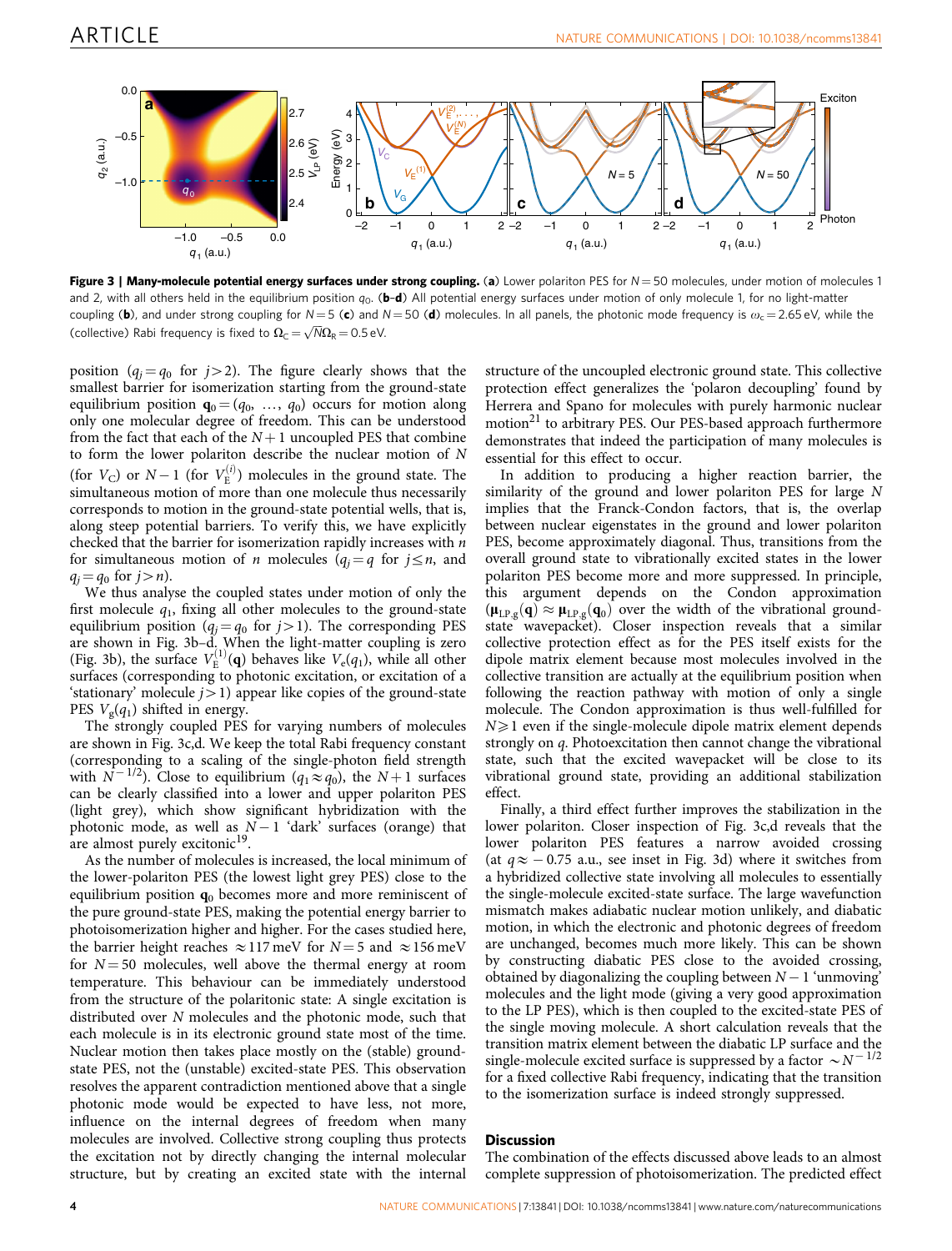<span id="page-4-0"></span>is thus much stronger than the change in the rate of a photoisomerization reaction observed experimentally by Hutchison et  $al^{14}$ . There are two main reasons for this difference. First, the isomer representing the starting point of the reaction in the experiment was not under strong coupling, such that the initially excited state was not necessarily collective and much less affected by the coupling to the cavity. Second, while we here treat a single confined light mode, the experiments were performed inside a planar microcavity with a continuum of light modes.

To conclude, we have demonstrated the stabilization of excited-state molecular structure and accompanying strong suppression of photochemical reactions under strong coupling of molecules to confined light modes. While already effective in the case of a single coupled molecule, we find that collective coupling of a large number molecules to a single light mode does not actually reduce the influence of strong light-matter coupling on each molecule, but provides even stronger stabilization. This counterintuitive feature can be understood by the additional protection afforded by collective distribution of the excitation over the molecules. These results do not depend on the specifics of the molecular model, such that the observed stabilization is expected to occur for any kind of photochemical reaction that is induced by motion on the excited molecular PES. These results thus pave the way towards a new type of material, created through strong coupling to quantized light modes, for devices such as solar cells.

#### Methods

Molecular model. We here describe the molecular model in more detail. The adiabatic PES of the bare molecule are constructed in terms of diabatic surfaces  $V_A(q)$  and  $V_B(q)$  coupled to each other with a coupling  $h_0$  that is assumed constant in space. This gives the following electronic Hamiltonian:

$$
\hat{H}_{\rm el}(q) = \begin{pmatrix} V_{\rm A}(q) & h_0 \\ h_0 & V_{\rm B}(q) \end{pmatrix} . \tag{2}
$$

Diagonalization of  $\hat{H}_{el}(q)$  returns the ground and excited state PES of [Fig. 2a,](#page-2-0)  $V_g(q)$ and  $V_e(q)$ , together with the adiabatic electronic wavefunctions. This also gives access to the nonadiabatic coupling that controls the transition between ground and excited surfaces at  $q \approx 0$ , given by  $F_{i,j}(q) = \langle i(q)|\partial_q|j(q)\rangle$ , where i,  $j \in \{e, g\}$ and  $|i(q)\rangle$  represent the adiabatic electronic states. We note that nonadiabatic transitions in 'real' molecules typically involve conical intersections<sup>31</sup>, which only occur in multi-dimensional systems; however, the details of this transition do not influence the results presented.

The complete molecular Hamiltonian is then given by

$$
\hat{H}_{\text{mol}}(q) = \frac{\hat{P}^2}{2M_q} + \hat{V}(q) + \hat{\Lambda}(q),\tag{3}
$$

where  $\hat{P}$  is the (diagonal) nuclear momentum operator,  $M_q$  is the effective mass for the nuclear coordinate q,  $\hat{V}(q)$  is the (diagonal) potential operator in the adiabatic basis, and  $\hat{\Lambda}(q)$  is the operator of offdiagonal (nonadiabatic) couplings, given by  $\hat{\Lambda}(q) = (1/2M_q)(2\hat{F}(q)\partial_q + \hat{G}(q))$ , with  $G_{i,j}(q) = \partial_qF_{i,j}(q) + F_{i,j}^2(q)$  ([ref. 31](#page-5-0)).

When introducing the coupling to the quantized confined light mode, the total Hamiltonian additionally depends on the dipole moment  $\hat{\mu}(q)$ , which we set as purely offdiagonal in the adiabatic basis. The ground-excited dipole moment  $\mu_{eg}(q)$ typically is approximately constant close to the stable geometries, but changes rapidly close to the nonadiabatic transition due to the sudden polarization effect<sup>[32](#page-5-0)</sup>. We thus choose  $|\boldsymbol{\mu}_{\rm eg}(q)|\propto\arctan(q/q_{\rm m})$  , with  $q_{\rm m}\!=\!0.625$  representing the length scale on which  $\mu_{eg}(\check{q})$  changes. As discussed above, the specific shape of  $\mu_{eg}(q)$  does not affect the results presented here strongly. This is especially true for  $N \ge 1$ , where the collective protection effect leads to a dipole matrix element from the ground state to the lower polariton that is almost spatially constant. Diagonalization of the total adiabatic N-molecule electron-photon Hamiltonian

$$
\hat{H}_{\rm SC} = \omega_{\rm c} \hat{a}^\dagger \hat{a} + \sum_i \left( \hat{V}(q_i) + \hat{\mu}(q_i) \cdot \mathbf{E}_{\rm 1ph} \left( \hat{a}^\dagger + \hat{a} \right) \right) \tag{4}
$$

within the single-excitation subspace then yields the strongly coupled (polaritonic) PES. We note that the nonadiabatic couplings in the polaritonic basis are given by new terms  $\hat{\Lambda}_{SC}$  due to the basis change, as well as the bare-molecule nonadiabatic couplings  $\hat{\Lambda}(q_i)$  transformed to the polaritonic basis.

To evaluate population transfer both in the uncoupled and in the strongly coupled system, we finally solve the time-dependent Schrödinger equation  $i\partial_t |\psi(t)\rangle = H_{\text{tot}} |\psi(t)\rangle$ , where  $H_{\text{tot}}$  is the total Hamiltonian without invoking the

Born-Oppenheimer approximation, that is, including all nonadiabatic terms. The initial wavefunction is given by direct promotion of the ground-state nuclear wavepacket to the lowest excited state (excited molecular state for no coupling, lower polariton under strong coupling), filtered by the q-dependent transition dipole moment from the ground state. This is the initial state that would be obtained after excitation by an ultrashort laser pulse tuned to the excitation energy around the nuclear equilibrium position.

**Data availability.** The data that support the findings of this study are available from the corresponding author on reasonable request.

#### References

- 1. Yoshizawa, T. & Wald, G. Pre-lumirhodopsin and the bleaching of visual pigments. Nature 197, 1279–1286 (1963).
- 2. Polli, D. et al. Conical intersection dynamics of the primary photoisomerization event in vision. Nature 467, 440–443 (2010).
- 3. Kucharski, T. J., Tian, Y., Akbulatov, S. & Boulatov, R. Chemical solutions for the closed-cycle storage of solar energy. Energy Environ. Sci. 4, 4449–4472  $(2011)$
- 4. Irie, M., Fukaminato, T., Matsuda, K. & Kobatake, S. Photochromism of diarylethene molecules and crystals: memories, switches, and actuators. Chem. Rev. 114, 12174–12277 (2014).
- 5. Guentner, M. et al. Sunlight-powered kHz rotation of a hemithioindigo-based molecular motor. Nat. Commun. 6, 8406 (2015).
- 6. Sinha, R. P. & Häder, D.-P. UV-induced DNA damage and repair: a review. Photochem. Photobiol. Sci. 1, 225–236 (2002).
- 7. Douki, T., Reynaud-Angelin, A., Cadet, J. & Sage, E. Bipyrimidine photoproducts rather than oxidative lesions are the main type of DNA damage involved in the genotoxic effect of solar UVA radiation. Biochemistry 42, 9221–9226 (2003).
- 8. Zietz, B. et al. Photoisomerization of the cyanoacrylic acid acceptor group—a potential problem for organic dyes in solar cells. Phys. Chem. Chem. Phys. 16, 2251–2255 (2014).
- 9. Kaluzny, Y., Goy, P., Gross, M., Raimond, J. & Haroche, S. Observation of self-induced Rabi oscillations in two-level atoms excited inside a resonant cavity: the ringing regime of superradiance. Phys. Rev. Lett. 51, 1175–1178 (1983).
- 10. Thompson, R. J., Rempe, G. & Kimble, H. J. Observation of normal-mode splitting for an atom in an optical cavity. Phys. Rev. Lett. 68, 1132-1135 (1992).
- 11. Lidzey, D. G. et al. Strong exciton-photon coupling in an organic semiconductor microcavity. Nature 395, 53-55 (1998).
- 12. Bellessa, J., Bonnand, C., Plenet, J. C. & Mugnier, J. Strong coupling between surface plasmons and excitons in an organic semiconductor. Phys. Rev. Lett. 93, 036404 (2004).
- 13. Chikkaraddy, R. et al. Single-molecule strong coupling at room temperature in plasmonic nanocavities. Nature 535, 127–130 (2016).
- 14. Hutchison, J. A., Schwartz, T., Genet, C., Devaux, E. & Ebbesen, T. W. Modifying chemical landscapes by coupling to vacuum fields. Angew. Chem. 124, 1624–1628 (2012).
- 15. Wang, S. et al. Phase transition of a perovskite strongly coupled to the vacuum field. Nanoscale 6, 7243–7248 (2014).
- 16. Coles, D. M. et al. Polariton-mediated energy transfer between organic dyes in a strongly coupled optical microcavity. Nat. Mater. 13, 712–719 (2014).
- 17. Orgiu, E. et al. Conductivity in organic semiconductors hybridized with the vacuum field. Nat. Mater. 14, 1123–1129 (2015).
- 18. Spano, F. C. Optical microcavities enhance the exciton coherence length and eliminate vibronic coupling in J-aggregates. J. Chem. Phys. 142, 184707  $(2015)$
- 19. Galego, J., Garcia-Vidal, F. J. & Feist, J. Cavity-induced modifications of molecular structure in the strong-coupling regime. Phys. Rev. X 5, 041022 (2015).
- 20. C´wik, J. A., Kirton, P., De Liberato, S. & Keeling, J. Excitonic spectral features in strongly coupled organic polaritons. Phys. Rev. A 93, 033840 (2016).
- 21. Herrera, F. & Spano, F. C. Cavity-controlled chemistry in molecular ensembles. Phys. Rev. Lett. 116, 238301 (2016).
- 22. Kowalewski, M., Bennett, K. & Mukamel, S. Non-adiabatic dynamics of molecules in optical cavities. J. Chem. Phys. 144, 054309 (2016).
- 23. Waldeck, D. H. Photoisomerization dynamics of stilbenes. Chem. Rev. 91, 415–436 (1991).
- 24. Quick, M. et al. Photoisomerization dynamics and pathways of trans- and cis-azobenzene in solution from broadband femtosecond spectroscopies and calculations. J. Phys. Chem. B 118, 8756–8771 (2014).
- 25. Litinskaya, M., Reineker, P. & Agranovich, V. M. Fast polariton relaxation in strongly coupled organic microcavities. J. Lumin. 110, 364–372 (2004).
- 26. Coles, D. M., Michetti, P., Clark, C., Adawi, A. M. & Lidzey, D. G. Temperature dependence of the upper-branch polariton population in an organic semiconductor microcavity. Phys. Rev. B 84, 205214 (2011).